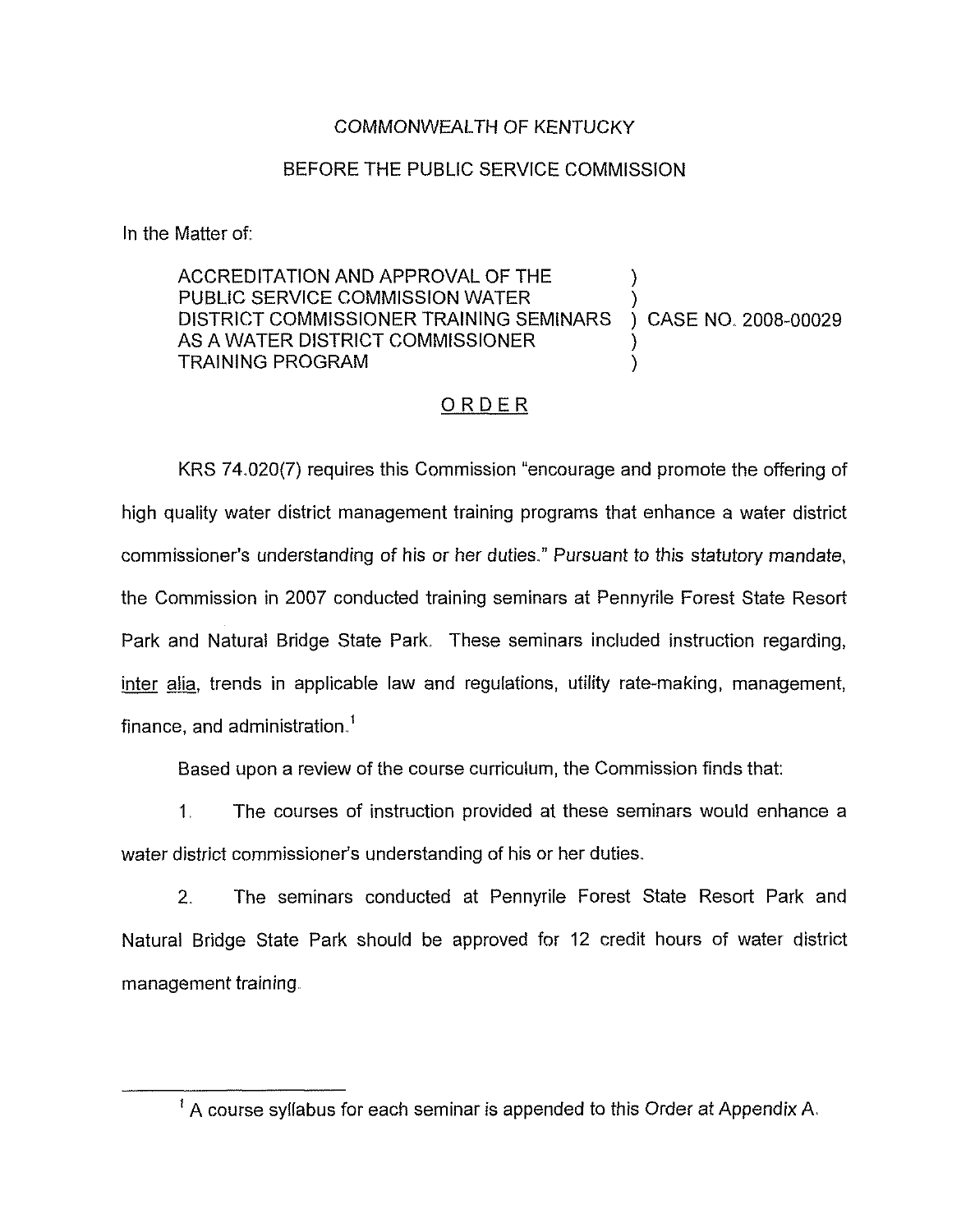IT IS THEREFORE ORDERED that the 2007 Water Personnel Training Seminars, which the Commission conducted on October 24-25, 2007, at Pennyrile Forest State Resort Park, and on November 7-8, 2007, at Natural Bridge State Park, are approved for a maximum of 12 credit hours.

Done at Frankfort, Kentucky, this 15th day of February, 2008.

By the Commission

**ATTEST: Executive Director** 

Case No. 2008-00029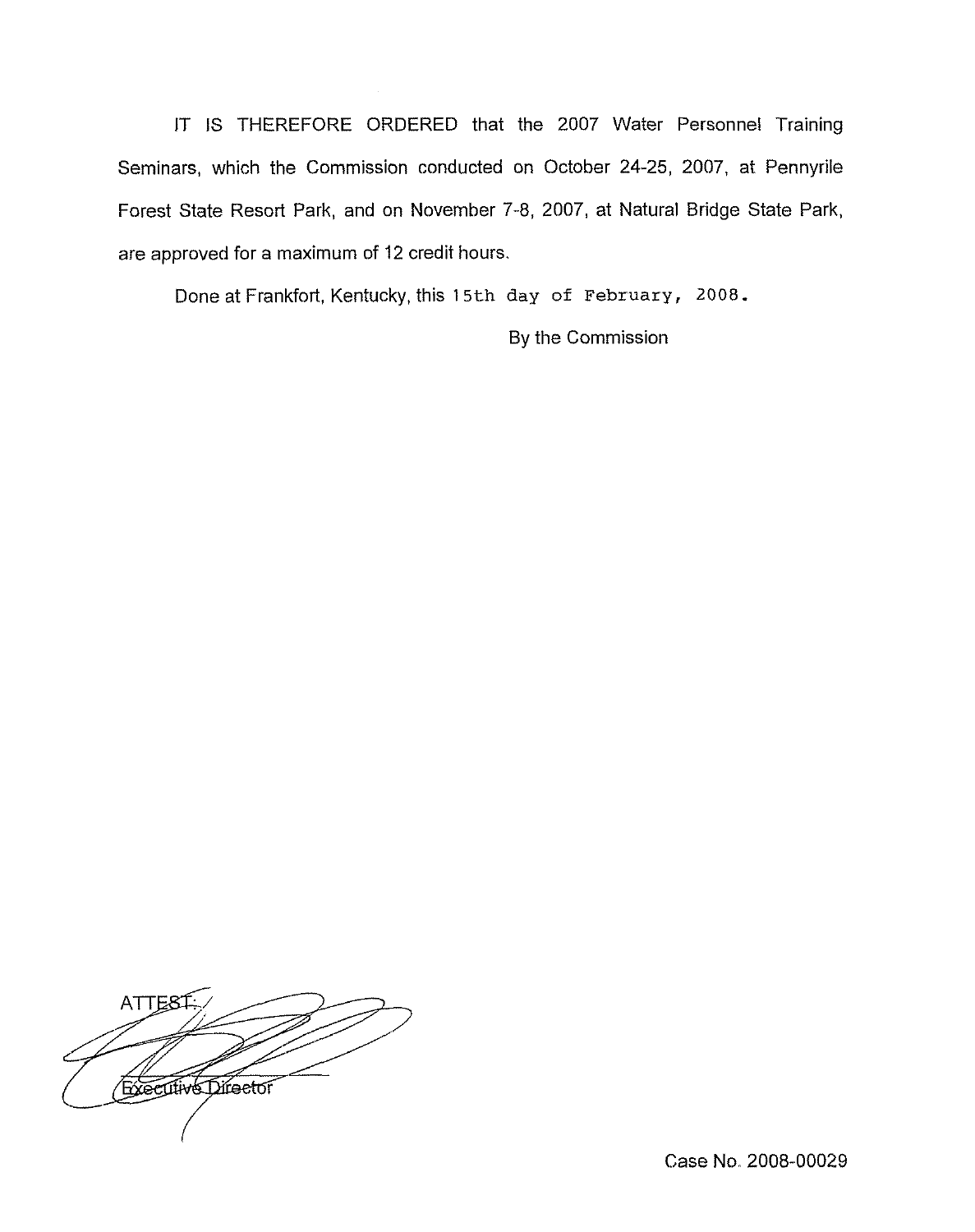## APPENDIX A

# APPENDIX TO AN ORDER OF THE KENTUCKY PUBLIC SERVICE COMMISSION IN CASE NO. 2008-00029 DATED FEBRUARY 15, 2008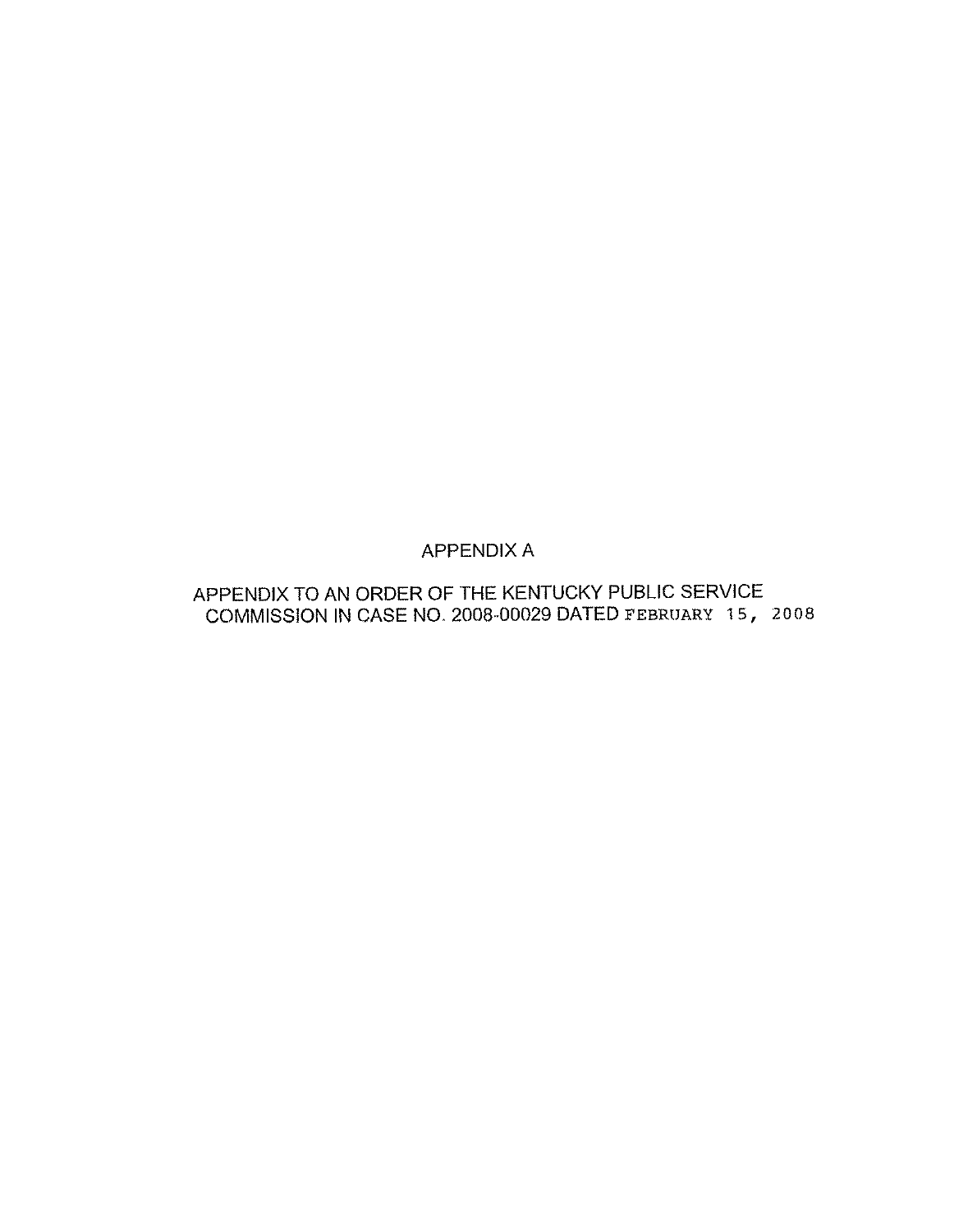# 2007 Water Personnel Training Seminar Pennvrile Agenda (Subject to change)

## Wednesday, October 24th

| $7:30 - 8:00$          | Registration                                                           |
|------------------------|------------------------------------------------------------------------|
| $8:00 - 9:00$          | Roundtable Discussions                                                 |
| $9:00 - 9:30$          | Fire Protection - Rodney Raby, State Fire Marshal and George Wakim/    |
|                        | Jimmy Adcock, PSC                                                      |
| $9:30 - 10:30$         | Practical Considerations of Rate Cases - Sam Reid/Mark Frost, PSC      |
| $10:30 - 12:00$        | Ethics - Jerry Wuetcher, PSC                                           |
| $12:00 - 1:30$         | Lunch (not provided)                                                   |
| $1:30 - 2:30$          | Tariffs - Jerry Wuetcher, PSC                                          |
| $2:30 - 3:00$          | Inspections - George Wakim, PSC                                        |
| $3:00 - 4:00$          | Record Keeping and Consumer Confidence Reports - Clem Wethington, KRWA |
| Thursday, October 25th |                                                                        |
| $7:30 - 8:00$          | Registration                                                           |
| $8:00 - 9:00$          | Water Board Bible and Boardmanship - Andy Lange/Damon Talley, KRWA     |

- 9:00—10:00 Legal Aspects of Water Management - Jerry Wuetcher, PSC
- 10:QO —11.00 Common Accounting and Compliance Issues —Daniel Hinton, PSC
- 11:00- 12:00 New Drinking Water Program Activities and How They Affect Water System Management- Julie Roney, KY DOW
- $12:00 1:30$ Lunch (not provided)
- 1.30—2:30 Billing and Customer Complaints —Ginny Smith, KY PSC
- 2:30—3:30 Grant and Loan Options —Vernon Brown or Jerry Cloyd, Rural Development; Tim Thomas or Suzanne Johnson-Anderson, KIA; Bob Pennington, Morgan Keegan and Company; and Myralee Smith-Cowley, Office of Federal Grants